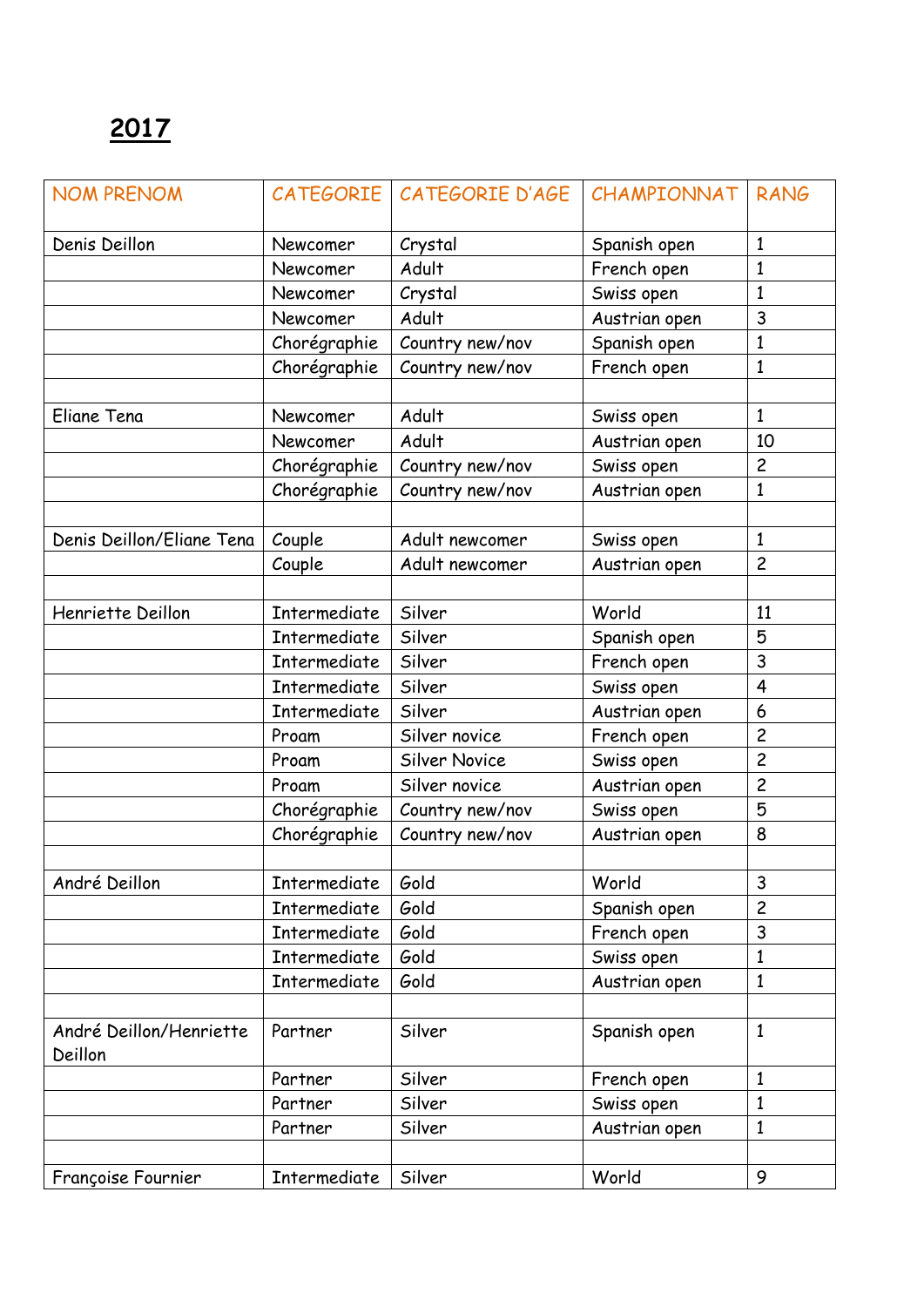|                                         | Intermediate        | Silver              | Spanish open  | $\overline{4}$          |
|-----------------------------------------|---------------------|---------------------|---------------|-------------------------|
|                                         | <b>Intermediate</b> | Silver              | French open   | $\overline{c}$          |
|                                         | Intermediate        | Silver              | Swiss open    | 3                       |
|                                         | Chorégraphie        | Non country new/nov | Spanish open  | $\overline{c}$          |
|                                         | Chorégraphie        | Non country new/nov | Spanish open  | 3                       |
|                                         | Chorégraphie        | Non country new/nov | French open   | $\overline{\mathbf{4}}$ |
|                                         | Chorégraphie        | Non country new/nov | French open   | 6                       |
|                                         |                     |                     |               |                         |
| André Deillon/Françoise<br>Fournier     | Couple              | Silver novice       | World         | $\mathbf{1}$            |
|                                         | Couple              | Silver novice       | Spanish open  | $\overline{c}$          |
|                                         | Couple              | Silver novice       | Swiss open    | $\mathbf{1}$            |
|                                         |                     |                     |               |                         |
| Mireille Donzallaz                      | <b>Novice</b>       | Crystal             | World         | 3                       |
|                                         | Intermediate        | Crystal             | Spanish open  | 3                       |
|                                         | Intermediate        | Crystal             | French open   | $\overline{c}$          |
|                                         | <b>Intermediate</b> | Crystal             | Swiss open    | $\overline{c}$          |
|                                         | Intermediate        | Crystal             | Austrian open | $\mathbf{1}$            |
|                                         | Proam               | Crystal novice      | World         | $\mathbf{1}$            |
|                                         | Proam               | Crystal novice      | Spanish open  | $\mathbf{1}$            |
|                                         | Proam               | Crystal novice      | French open   | $\mathbf{1}$            |
|                                         | Proam               | Crystal novice      | Swiss open    | $\mathbf{1}$            |
|                                         | Chorégraphie        | Country new/nov     | World         | 5                       |
|                                         | Chorégraphie        | Country new/nov     | Swiss open    | 3                       |
|                                         | Chorégraphie        | Country new/nov     | Austrian open | 5                       |
|                                         |                     |                     |               |                         |
| Jacqueline Monnard                      | Newcomer            | Gold                | World         | 6                       |
|                                         | Newcomer            | Gold                | Spanish open  | 1                       |
|                                         | Newcomer            | Gold                | French open   | $\mathbf{1}$            |
|                                         | Newcomer            | Gold                | Swiss open    | $\mathbf{1}$            |
|                                         |                     |                     |               |                         |
| Marcel Steiner                          | Novice              | Gold                | World         | $\overline{3}$          |
|                                         | Novice              | Gold                | Spanish open  | 1                       |
|                                         | Novice              | Gold                | French open   | $\overline{c}$          |
|                                         | Novice              | Gold                | Swiss open    | $\mathbf{1}$            |
|                                         |                     |                     |               |                         |
| Marcel<br>Steiner/Jacqueline<br>Monnard | Partner             | Gold                | World         | $\mathbf{1}$            |
|                                         | Partner             | Gold                | Spanish open  | $\mathbf{1}$            |
|                                         | Partner             | Gold                | French open   | 1                       |
|                                         | Partner             | Gold                | Swiss open    | $\mathbf{1}$            |
|                                         |                     |                     |               |                         |